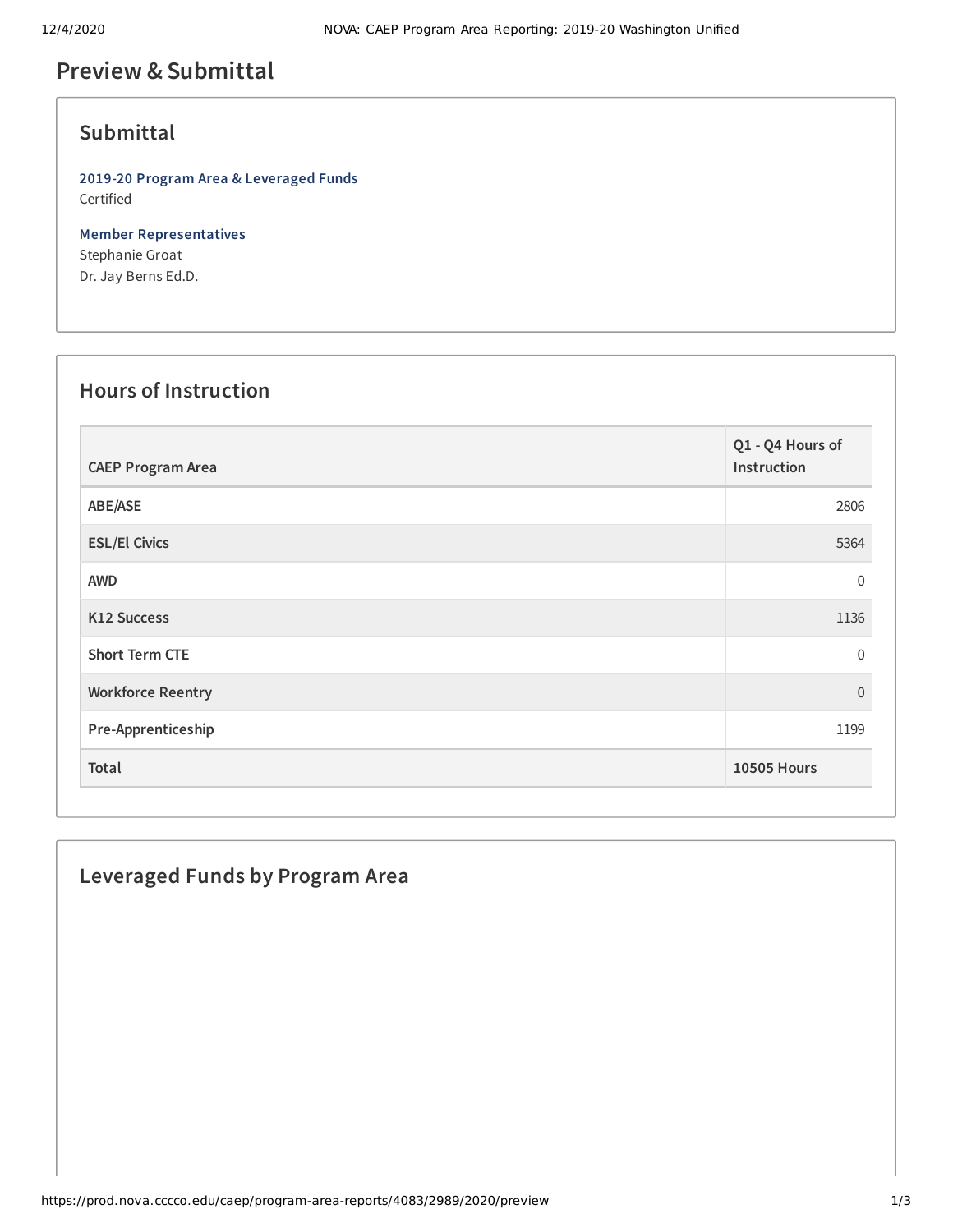| Fund                                         | <b>ABE/ASE</b>        | ESL/El<br><b>Civics</b> | <b>AWD</b>            | K12<br><b>Success</b> | <b>Short</b><br><b>Term</b><br><b>CTE</b> | Workforce<br>Reentry | Pre-<br>Apprenticeship | <b>Totals</b> |
|----------------------------------------------|-----------------------|-------------------------|-----------------------|-----------------------|-------------------------------------------|----------------------|------------------------|---------------|
| California Adult<br><b>Education Program</b> | \$85,209              | \$160,950               | <b>Not</b><br>Entered | \$34,715              | Not<br>Entered                            | Not Entered          | \$34,715               | \$315,589     |
| <b>CalWORKs</b>                              | Not<br>Entered        | Not<br>Entered          | Not<br>Entered        | Not<br>Entered        | Not<br>Entered                            | Not Entered          | Not Entered            | \$0           |
| <b>NonCredit</b>                             | <b>Not</b><br>Entered | <b>Not</b><br>Entered   | <b>Not</b><br>Entered | <b>Not</b><br>Entered | <b>Not</b><br>Entered                     | Not Entered          | Not Entered            | \$0           |
| <b>Perkins</b>                               | <b>Not</b><br>Entered | Not<br>Entered          | Not<br>Entered        | Not<br>Entered        | <b>Not</b><br>Entered                     | Not Entered          | Not Entered            | \$0           |
| <b>LCFF</b>                                  | <b>Not</b><br>Entered | <b>Not</b><br>Entered   | Not<br>Entered        | Not<br>Entered        | Not<br>Entered                            | Not Entered          | Not Entered            | \$0           |
| <b>Fees</b>                                  | Not<br>Entered        | <b>Not</b><br>Entered   | Not<br>Entered        | <b>Not</b><br>Entered | Not<br>Entered                            | Not Entered          | Not Entered            | \$0           |
| K12 Adult Ed Jail<br><b>Funds</b>            | Not<br>Entered        | <b>Not</b><br>Entered   | Not<br>Entered        | Not<br>Entered        | Not<br>Entered                            | Not Entered          | Not Entered            | \$0           |
| <b>WIOA II</b>                               | \$510                 | \$4,857                 | Not<br>Entered        | <b>Not</b><br>Entered | Not<br>Entered                            | Not Entered          | Not Entered            | \$5,367       |
| Contracted<br><b>Services</b>                | Not<br>Entered        | <b>Not</b><br>Entered   | <b>Not</b><br>Entered | <b>Not</b><br>Entered | Not<br>Entered                            | Not Entered          | Not Entered            | \$0           |
| <b>Totals</b>                                | \$85,719              | \$165,807               | \$0                   | \$34,715              | \$0                                       | \$0                  | \$34,715               | \$320,956     |

## **Certification**

**28 Capital Adult Education Regional Consortium - Primary Contact**

**Branka Marceta 2282587** Director [bmarceta@scoe.net](mailto:bmarceta@scoe.net)

**Bethany Ely** Coordinator [bely@scoe.net](mailto:bely@scoe.net)

#### Approved by Branka Marceta 2282587

**12/04/2020 12:09 PM PST**